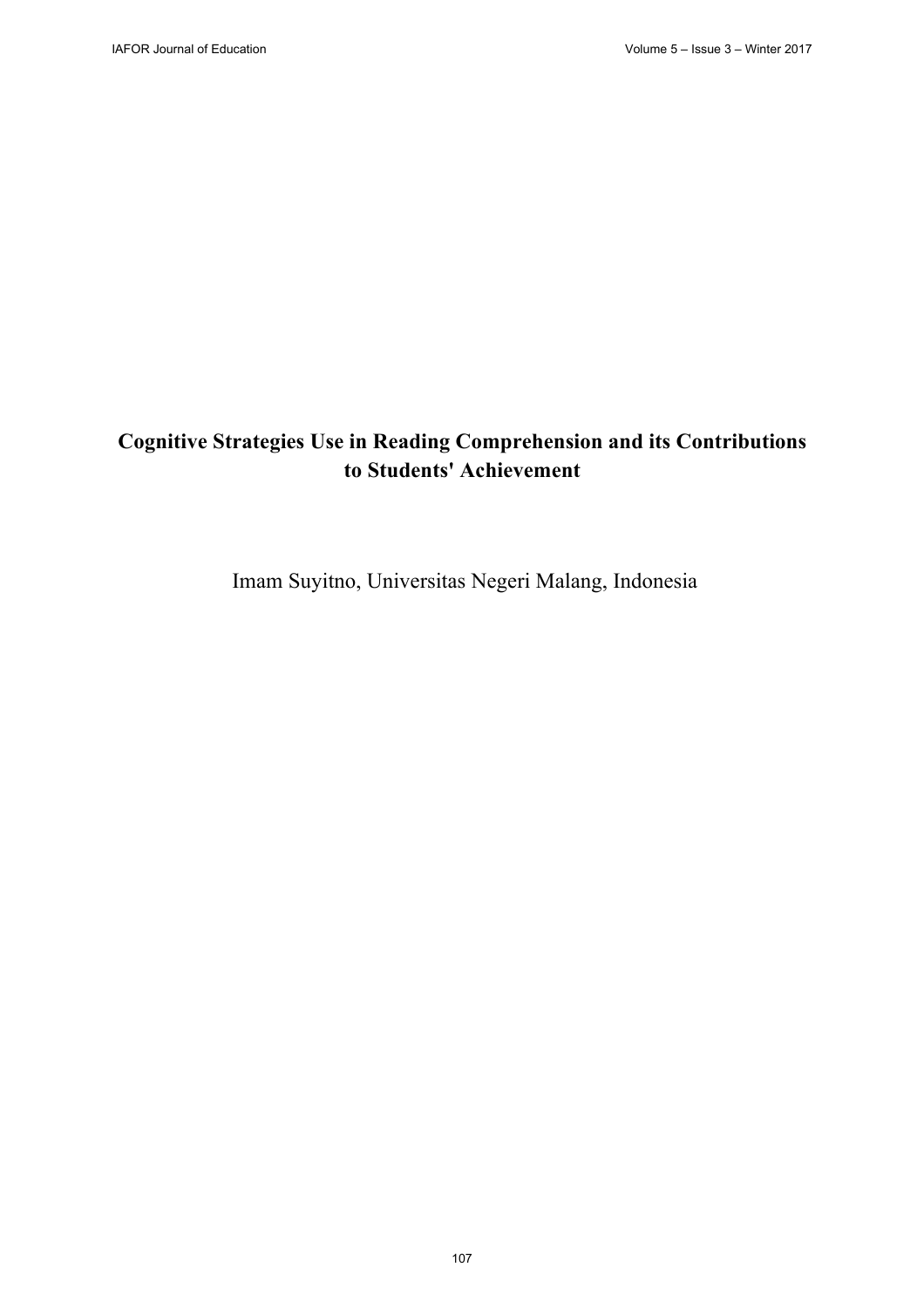#### **Abstract**

The study outlined in this article describes the use of cognitive strategies designed to aid the comprehension of Indonesian texts. It also examines the contributions of such strategies to students' comprehension scores. The participants were 97 students who had completed and passed the reading course. In collecting the research data, the researcher used a reading comprehension test instrument in the form of a cloze test, as well as a Likert scale questionnaire. The cloze test was used to measure the students' ability to understand the texts, while the questionnaire was used to obtain information about cognitive strategies used by students in comprehension of the texts. Data collection of the comprehension test results and understanding strategy data are performed sequentially over the same day. Research data are described and analyzed by product moment correlation technique. The research found that students' scores in cloze tests ranged from A to D. This score indicates that students have varying abilities in reading comprehension. The research findings also showed that students used various cognitive strategies in understanding text reading. The results of the correlation analysis showed that the use of cognitive strategy has a positive or negative contribution to the results of reading comprehension depending on the accuracy of the selection strategy in accordance with the text he read.

Keywords: cognitive strategy; text comprehension; contribution; reading score.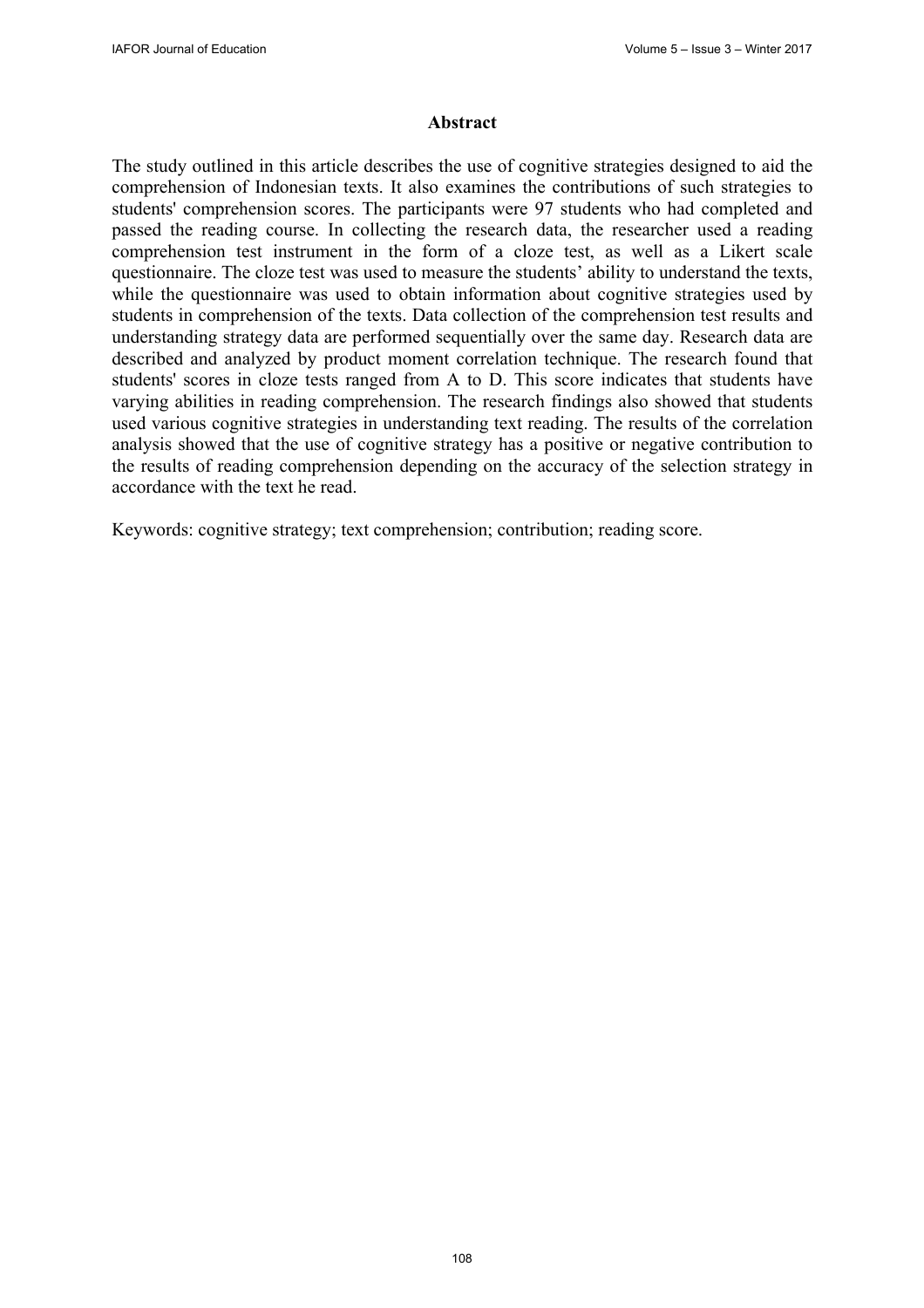#### **Introduction**

Reading ability is a main vehicle for the development of learning experiences and improved learning success. Hazzard (2016) states that reading makes a significant contribution to the success of the learner in completing their studies. Through the reading process, the learner can obtain the information required to fulfill the needs of their study assignments. In fact, the ability to read is crucial, thus the process of learning to read well plays an important role in achieving success in both study and in life.

People who read a lot can gain considerable useful information and knowledge in their lives. Anderson, Hiebert, Scott, and Wilkinson (1985) explain that reading is an activity needed by a person to gain useful knowledge in their life, both in school and outside school. In reality, we can see that people who read more are able to solve problems more easily than those who do not. The differences are seen more clearly in the learning activities, namely, those students who read more have different academic behaviors than those of students who rarely read. From these conditions, it can be said that interest in reading significantly influences the score of students' reading ability (Gambrell, 2011).

Reading comprehension is the mental process the reader goes through in an effort to understand the content of a reading text. OECD, as cited by Kendeou (2014), states that "reading comprehension is a process to understand, use, reflect on, and engage written texts, in order to achieve one's goals, to develop one's knowledge and potential, and to participate in society". Otto (1979, p. 147) explains that in comprehension of a reading, the reader not only pronounces written symbols, but also seeks to understand and interpret the information contained in the text. Tinker (1975, p. 7) reveals that the ability to read is basically the ability to understand the information conveyed by the author in the reading text. further, Smith and Robinson (1980, p. 205) describe reading as a process of interaction, involving a reader engaging with the information submitted by the author through the text. Through this process, the reader seeks to understand, evaluate, and utilize the information and ideas being presented.

In reading comprehension, to understand the text, the reader needs to apply a comprehension strategy appropriate to the text they read (Smith and Robinson, 1980, p. 205). These strategies include selecting, predicting, confirming, and validating the results of the understanding. The use of these strategies has an effect on the reader's success in comprehending the content of the text (Cohen, 1986, p. 133). This means that the use of the right strategy can optimize the results of comprehension while the use of inappropriate strategies can be a barrier to the success of comprehension.

In the learning process of reading, teachers should introduce and train students to utilize appropriate strategies in the comprehension of reading texts. In traditional teaching methods of reading, teachers generally only apply the principle of task, work, and evaluation. Through this principle, teacher-student interaction is achieved only by assigning tasks or questions to students; students working on and answering teacher questions; then teachers assessing student answers (Porath, 2014, p. 627). Such learning interaction does not provide a meaningful experience for students because students do not play an active role in building their learning experience.

In teaching reading comprehension, teachers need to direct student activities in order to get to know and use the correct reading strategy. The results of Francois's research (2016) show that in the process of learning reading, teachers can be models in reading comprehension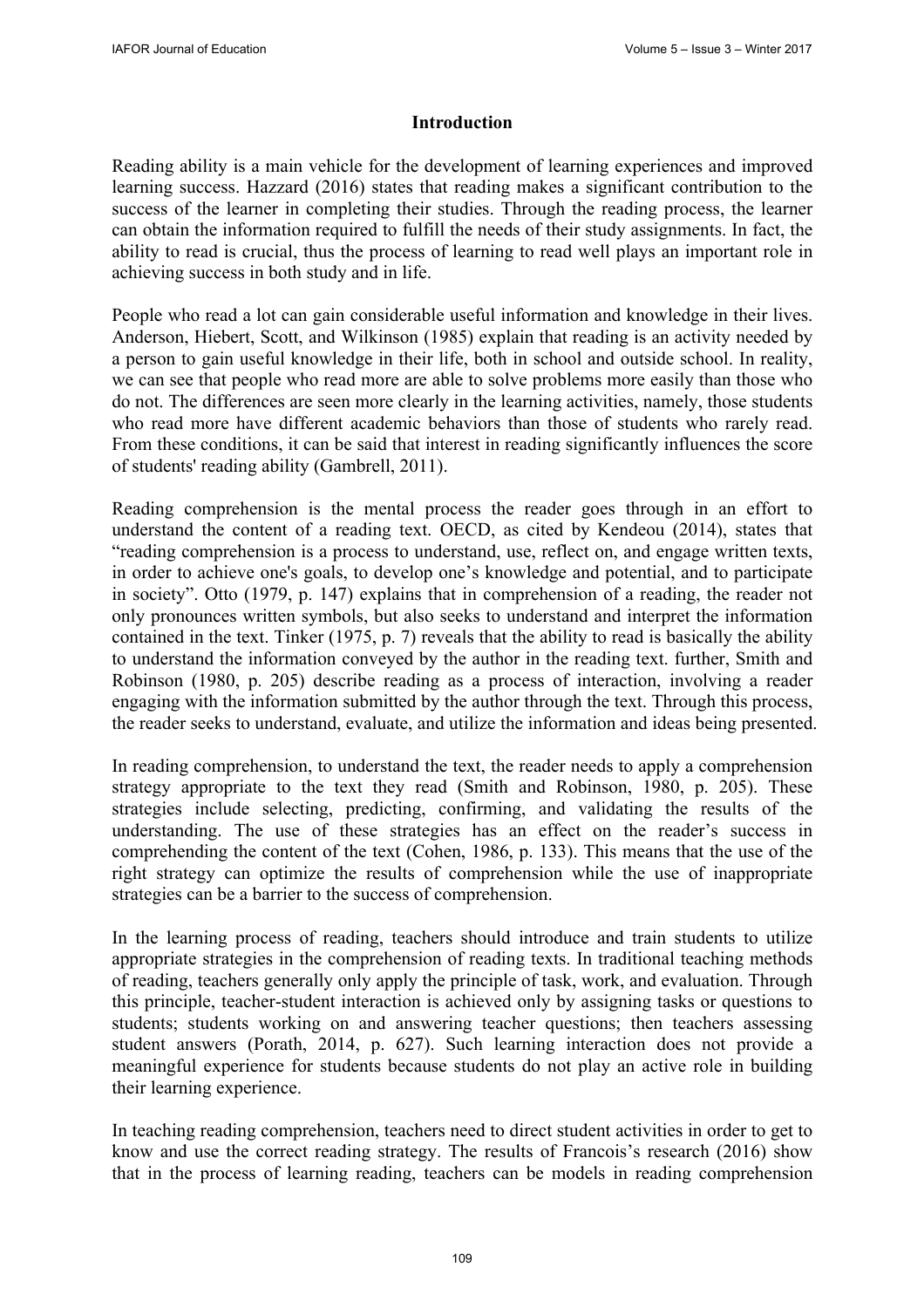strategies. Teacher can give examples various reading comprehension strategies, for instance, including predicting, activating prior knowledge, making connections, setting purpose for reading, and making inferences. Francois (2016) thus states that "by doing so, internal comprehension processes are made explicit and students gain metacognitive knowledge of how and how to implement particular strategies to aid in their understanding of texts".

In reading comprehension, readers use different strategies. The difference in strategy is due to differences in attitudes and cognitive styles that the reader has in responding to the information in the reading text. This fact is in accordance with the findings of research conducted by Pfister (cited in Sadeghi, 2012), which shows that students who have an open nature and a free field learning style have a high score in understanding the reading text. Brown (2007) explains that learning strategies have a close relationship with learning styles and self-factors or personalities of those learning. Therefore, Hazzard (2016) explains that if the learning strategy is not in accordance with the learning style, students cannot learn the language well. According to Brown (2007), language learning strategies can be grouped into three kinds: cognitive strategies, metacognitive strategies, and socio-affective strategies. The three kinds of strategies have variants in their use in language learning. This depends on the cognitive style and the learner's understanding of the strategy he or she occupies. In line with the diversity of these strategies, this article focuses its discussion on cognitive strategies in reading comprehension.

Gagne (1977, p. 167) explains that cognitive strategy is an internal process known as the learning process of control. Furthermore, Gagne explains that as an internal process, cognitive strategy serves as a way to modify and regulate the learning process. In his explanation, Gagne argues that strategy gives or becomes the basic structure for learning. With this strategy, students try to overcome difficulties or problems faced. The cognitive strategy of the learner always evolves in line with their success in learning. These developments are the development of ways to improve the regularity of the internal processes associated with learning.

Cognitive strategy deals with how to learn, how to remember, and how to convey ideas reflexively and analytically. If the learner masters the internal process well, they will be able to self-learn (self-instruction) and can learn independently. They will be able to solve problems and convey ideas well. Gagne and Briggs (1979, p. 71) explain that cognitive strategy is an internally organized skill that affects the intellectual process of the learner, which includes the process of understanding problems, learning, remembering, and thinking. The statement implies that cognitive strategies are internal processes that can be utilized for various activities requiring cognitive involvement, including (1) cognitive strategies in reading comprehension, (2) cognitive strategies in learning, (3) cognitive strategies in recall, and (4) cognitive strategies in thinking or solving problems.

The results of Rothkopf and Bisbicos' research cited by Gagne (1977) show that by utilizing cognitive strategies, readers are able to control their attention in understanding a text. Furthermore, Block (1986) explains that in understanding a text, cognitive strategy refers to how the reader seeks to understand what they read, how to make the reading meaningful, and what to do if they encounter difficulties or problems. This strategy in practice can support or assist the reader in understanding the texts they read, may also impede or undermine the understanding of the text (Cohen 1986, p. 133).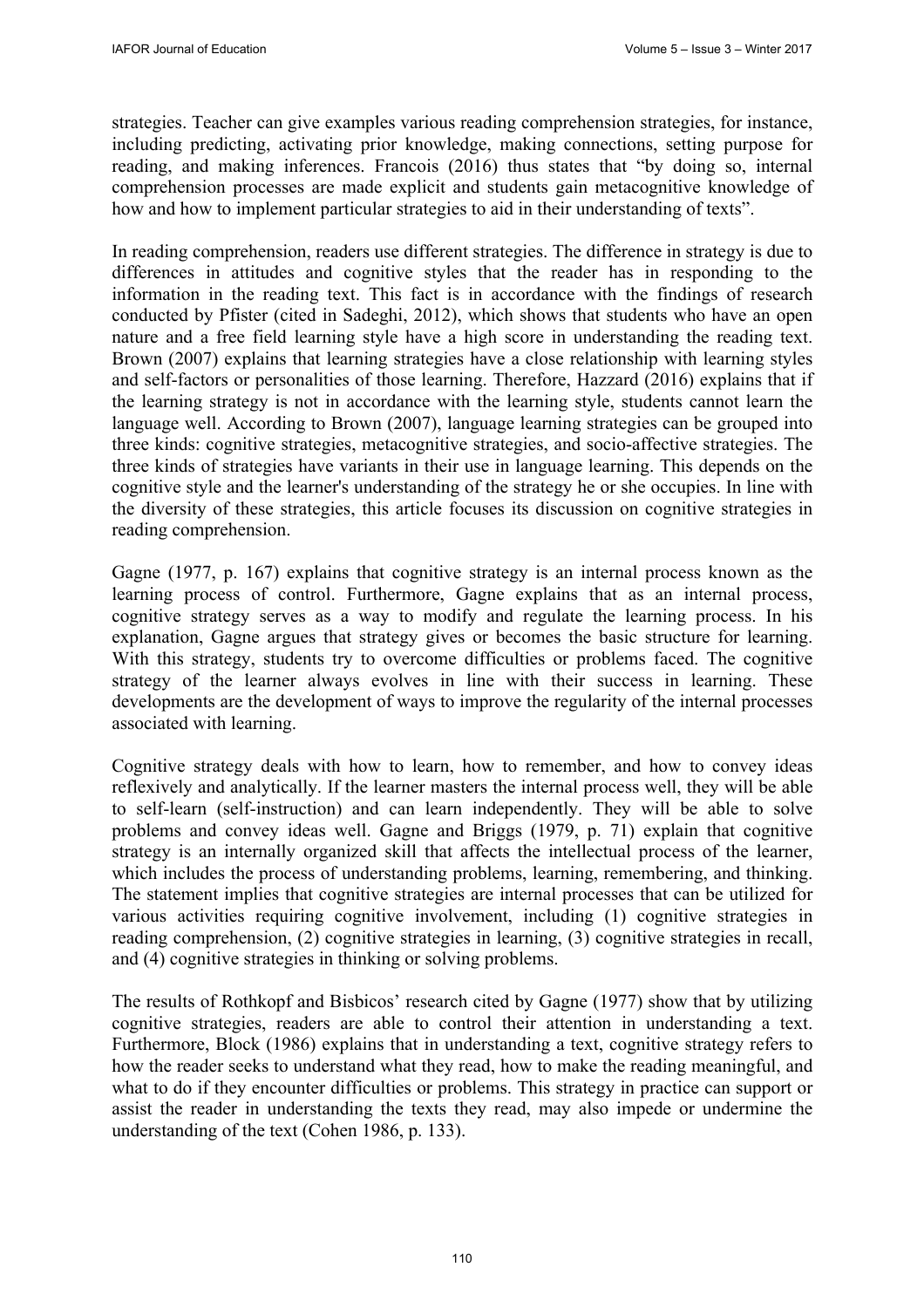The study discussed here aims to describe the cognitive strategies used by students in understanding Indonesian texts and explain the contribution of these strategies to the students' comprehension outcomes. This information is important and needs to be understood by the teacher in teaching reading. Block (1986, p. 463) states that understanding the internal process is very important. Such understanding can assist teachers in designing learning reading comprehension based on reality. In addition, this information also provides an overview of the appropriate form of approach used in implementing teaching reading. Therefore, the study of reading comprehension strategies contributes significantly to the learning process, especially as a reference in determining the form of teaching and learning strategies, organizing lesson materials, developing assessment instruments in reading teaching, particularly with regard to reading comprehension.

## **Research Methods**

#### **Research Design**

This research was designed by using quantitative descriptive methods. The study described two variables, namely the accuracy of the use of cognitive strategies in understanding Indonesian texts and the comprehension of the text. To know the relationship between the use of cognitive strategy of understanding the text and the achievement of their understanding, the two variables were correlated. Furthermore, to know the contribution of cognitive strategy to the achievement of understanding, the two variables were analyzed by using regression.

#### **Participants**

The participants were 97 students of the Indonesian Language and Literature Department, State University of Malang. All of them had passed the reading course.

#### **Research Instruments**

The instruments used in this study were a questionnaire and a reading comprehension test. The questionnaire instrument was used to collect data on the use of cognitive strategies in understanding Indonesian texts, while instruments in the form of reading comprehension tests were used to collect data on reading achievement.

#### **Research Data**

There were two kinds of research data, namely scores of students in reading comprehension and cognitive strategies of Indonesian text comprehension.

#### **Data Collection**

Data was collected using a cloze test technique and a retrospective verbal report. The cloze test technique is used to collect data about the cognitive strategies of reading comprehension and data about the score of the text understanding. After completing the cloze test, the student is asked to give a report of the things they have done in understanding the text he reads. This verbal report is done by filling in a list of questions in the form of Linkert scale.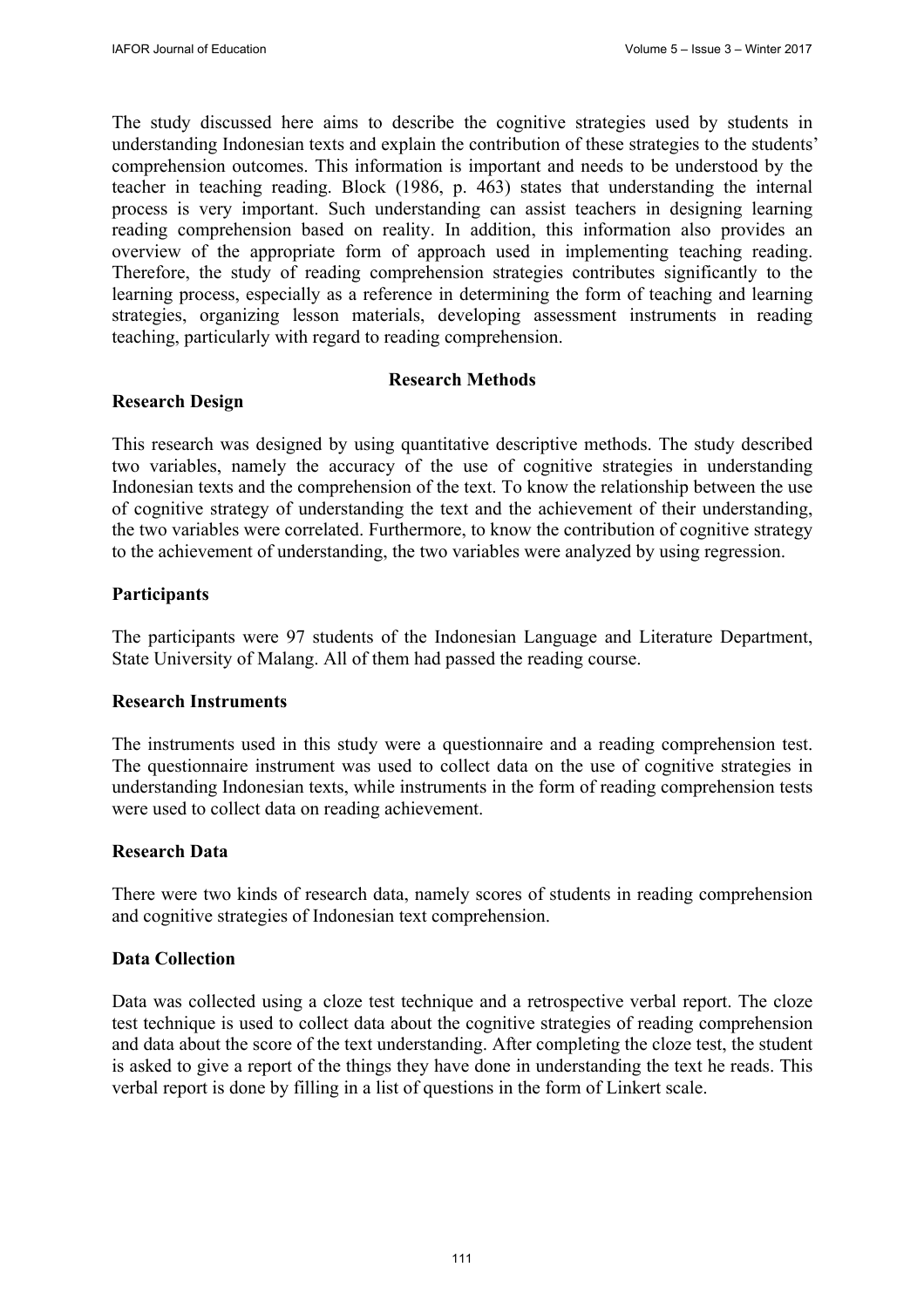## **Data Analysis Technique**

Analysis of data on the use of cognitive strategies in understanding Indonesian text with the achievement of understanding the text is done by using statistical techniques. Because the data about the use of cognitive strategy of understanding the Indonesian text and data about the achievement of reading is addressed as interval data, the statistical technique used to test the relationship between the two variables is the Product Moment correlation technique. This correlation technique is used to test the relationship between the uses of each strategy with the achievement of comprehension.

## **Research Findings and Discussions**

#### **Student Ability in Understanding Indonesian Text**

In measuring the ability of students in understanding the text of reading, the research used a cloze test instrument. By using these instruments, students' ability to understand reading texts can be grouped as follows in Table 1.

| No.   | Score      | Categories | Samples | Percentage |
|-------|------------|------------|---------|------------|
|       | $85 - 100$ | A          | 12      | 12,37%     |
| 2.    | $75 - 84$  | Β          | 16      | 16,50%     |
| 3.    | $60 - 74$  | C          | 59      | 60,82%     |
| 4.    | $50 - 59$  | D          | 10      | 10,31%     |
| 5.    | < 50       | E          |         | $0\%$      |
| Total |            |            | 97      | 100%       |

Table 1: Student Ability in Understanding Indonesian Text.

As can be seen from the table, 12 students score A (12.37%), 16 score B (16.50%), 59 score C (60.82%), and those scoring D total 10 (10.31%).

The diversity and value differences obtained by the students illustrate that students' characteristics and competencies are different in understanding the text. These characteristics and competencies have an important role in reading comprehension. Coiro and Dobler (2007) reveal that readers who have had a lot of reading experience will use a set of strategies in reading comprehension. These strategies include previewing the text, setting goals, making predictions, monitoring understanding, questioning, and interpreting text (Duke & Pearson, 2002; Pressley, 2000). Readers skilled in reading comprehension try to improve their understanding by utilizing and linking points of reading content with the experience they have.

Wolff (1987, p. 309) explains that understanding is a cognitive process for obtaining information. The information obtained by the reader is encoded in its own way, which is then further processed at the cognitive level. Thus, the cognitive process of understanding is related to two things: (1) the process of perception, namely the selection and encoding of the perceived stimulus, and (2) the process of conception and proportionalization, namely the understanding of concepts and propositions contained in the text.

In addition to the reader's self-factor, success in reading comprehension is also determined by the variety of texts being read. Various expository texts have different structures and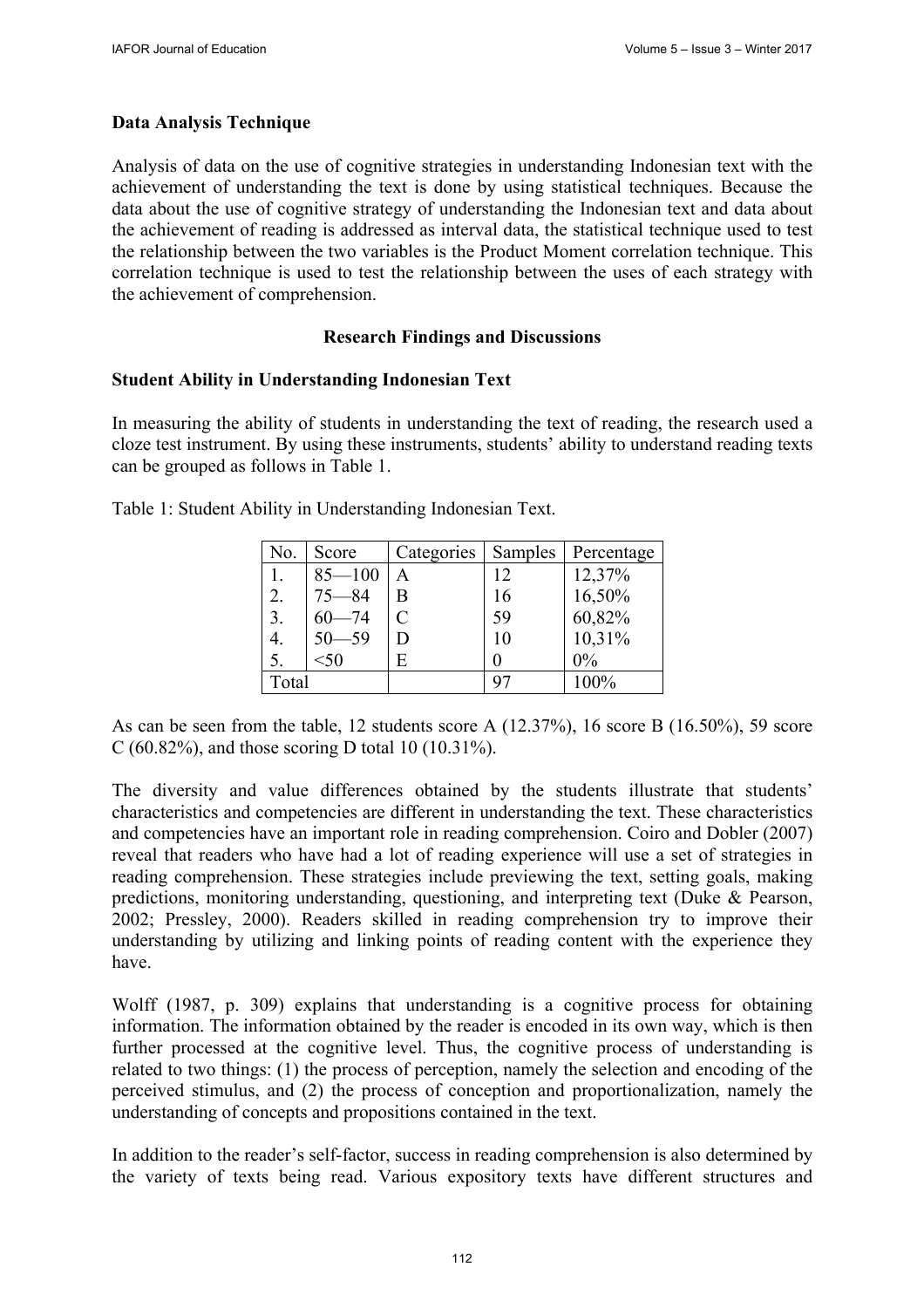meanings compared with various narrative texts. These differences require that the reader applies different processes and strategies in understanding them. The results of a study conducted by Biancarosa and Snow (2004) shows that children and adults understand narrative texts more easily than expository texts. In understanding expository text, the reader is required to define a specific task, search for information, select the resources themselves, and synthesize the intertextually important content of multiple sources (Dreher, 2002).

Another aspect that may affect the understanding of outcomes while reading text is the test instrument factor that is used. In this study, students' reading comprehension skills were measured using a cloze test. Assessment of students' ability is more emphasized on the ability to produce and or understand information naturally because the cloze test is a form of pragmatic test (Oller, 1979, p. 39 and Djiwandono, 1986, p. 30). Pragmatic tests have a similarity with communicative tests, both of which emphasize the ability of students to communicate with the language in certain situations (Valette, 1977, p. 12).

In the cloze technique, the blank spaces are deliberately provided in a text by removing certain parts. The student's job in the test is to fill in the empty space with the right words. To be able to fill the vacant place the students are required to master the grammatical system of language and text content read in an integrated manner.

Cohen (1980, p. 96) explains that cloze tests can be used to test the ability to read comprehension globally. In doing this cloze test, the reader is engaging in a constructive process (Nurgiyantoro, 1988, p. 170). The cloze test has a high accuracy rate in measuring the ability to read for comprehension. This is evidenced by the results of the Bensousan study (cited by Djiwandono 1986, pp. 67–68), which suggests that cloze tests have a higher average power difference and appear to be an effective alternative in reading comprehension test. In line with that opinion, Almeida (cited by Chall, 1984, p. 239) explains that the accuracy of 40% of cloze test values is proportional to the accuracy of 75% of reading scores on the comprehension of multiple-choice forms.

The reliability and validity of the cloze test here in English has been widely studied. Ginting (1990, p. 44) cites the results of a Bachman study, which show that the cloze test has a high reliability coefficient. From some of the studies put forward by Bachman it proves that the cloze reliability coefficient ranges from 0.608 to 0.880. In addition, Bachman examined the correlation of cloze tests with standard English tests to check the validity. The correlation results show that the cloze test has a high correlation coefficient with the standard English text. The coefficients obtained from the operation are 0.848 and 0.830 with the TOEFL Total, 0.818 and 0.803 with TOEFL Reading, and 0.820 and 0.812 with TOEFL Structure.

Based on the discussion of the above research findings, it can be concluded that the students' reading comprehension score is determined by several factors. These factors include student self-factor, variation of text read, and test instrument factors used. Student self-factors include background knowledge, learning styles, and understanding strategies used in reading. The variation factor of the text is the level of language difficulty and the text content read, while the test instrument factor is related to the accuracy of the tool in measuring the competence that should be measured.

Students' understanding of reading text can be improved. In the process of reading learning, teachers need to select reading materials that are liked by students. Ibrahim (2016) suggests that in order to develop students' reading skills, teachers need to provide reading material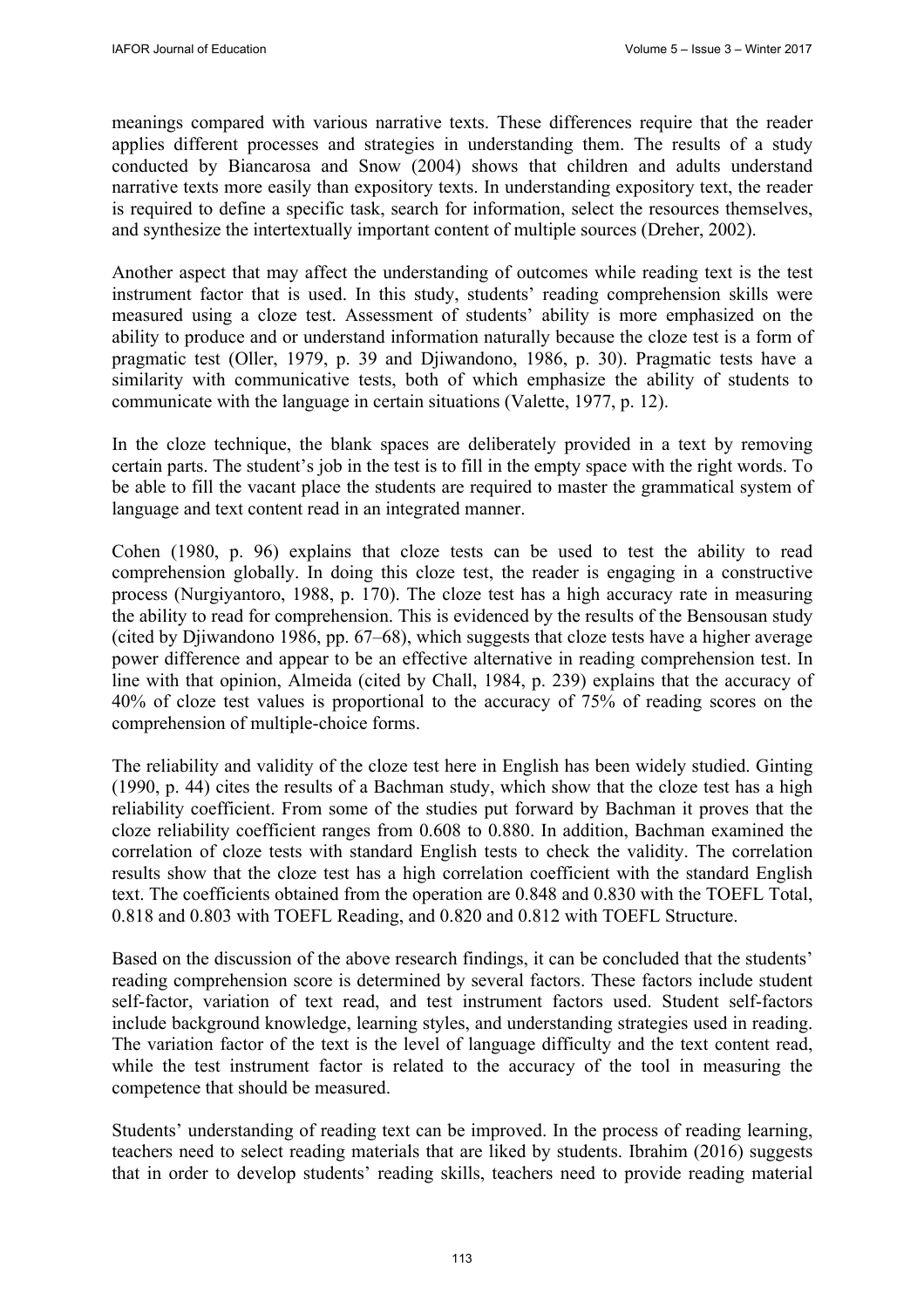favored by students. In addition to the choice of reading material, to improve students' understanding, teachers can apply multi modal in learning.

### **Cognitive Strategy Applied Student in Understanding Indonesian Text**

From the results of data analysis, it can be seen that students have different strategies in understanding reading text. Of the 97 participants, 13.4% of students implemented a technical-aid moves strategy in understanding the text. This strategy is applied by using keyword help, rereading the text portion of the text, highlighting the important words, skipping the difficult part, reading through the text, numbering the propositions or statements that are important, and making notes. Students who apply the coherence-detecting strategy in understanding the text number 52.6%. With this, the strategies used include integrating information in the text, anticipating text content, imagining text content, recognizing text structure, and interpreting textual content. 34% of students apply a simplification and clarification moves strategy in understanding text. This is done by using an association technique, with paraphrasing, word decoding, taking an overview, and questioning.

The results of this study are in line with the findings of research conducted by Block (1986), which is research on understanding strategies used by readers in a second language. The results show that readers use a variety of strategies to understand the text. In line with the results of the study, Cohen's (1986) study shows that readers use various strategies in understanding the text, especially in answering the comprehension questions about reading content. On the other hand, there are studies that try to link ESL students' perceptions of the cognitive strategies they use in understanding the text with the understanding achievement of the text (Padron and Waxman, 1988). The results of this study indicate that students' perceptions of the strategies used vary widely. From the diversity of perceptions there are those who have a positive relationship; others have a negative relationship with the achievement of understanding achieved by the students.

The cognitive strategies used by the reader in understanding the text vary. Block (1986), citing the explanation of Hosenfeld, divides the strategy into two: the strategy of understanding the basic meaning of the line (main meaning line) and word-solving strategies (word-solving strategies). Meanwhile, Olshavsky shares an understanding strategy in clause related and related words. Based on his research findings, Block classifies the strategy in two broad categories: general strategies and local strategies. General strategies include anticipating content, recognizing text structure, interpreting the text, using general knowledge and association to (a) explain, extend, and reinforce content understanding, (b) evaluate the accuracy of the content, and (c) respond to content, comment on behavior or process, monitor comprehension, correct behavior, and react to the text. Local strategies include paraphrasing, rereading, questioning meaning of clause or sentence, questioning meaning of a word, solving vocabulary problems.

Padron and Waxman (1988) divide the cognitive strategy of textual understanding into 14 kinds. The strategy has a positive or negative relationship with student reading achievement. Strategies that have a positive relationship with student achievement are (1) making a written summary, (2) highlighting important parts, (3) raising questions to oneself, (4) checking understanding through text,  $(5)$  asking questions – the problems that exist in the text that he does not know, (6) making notes, and (7) describing the text's content in the mind. Conversely, strategies that have a negative relationship with student reading achievement are (1) thinking about other things while reading, (2) writing every word read, (3) skipping parts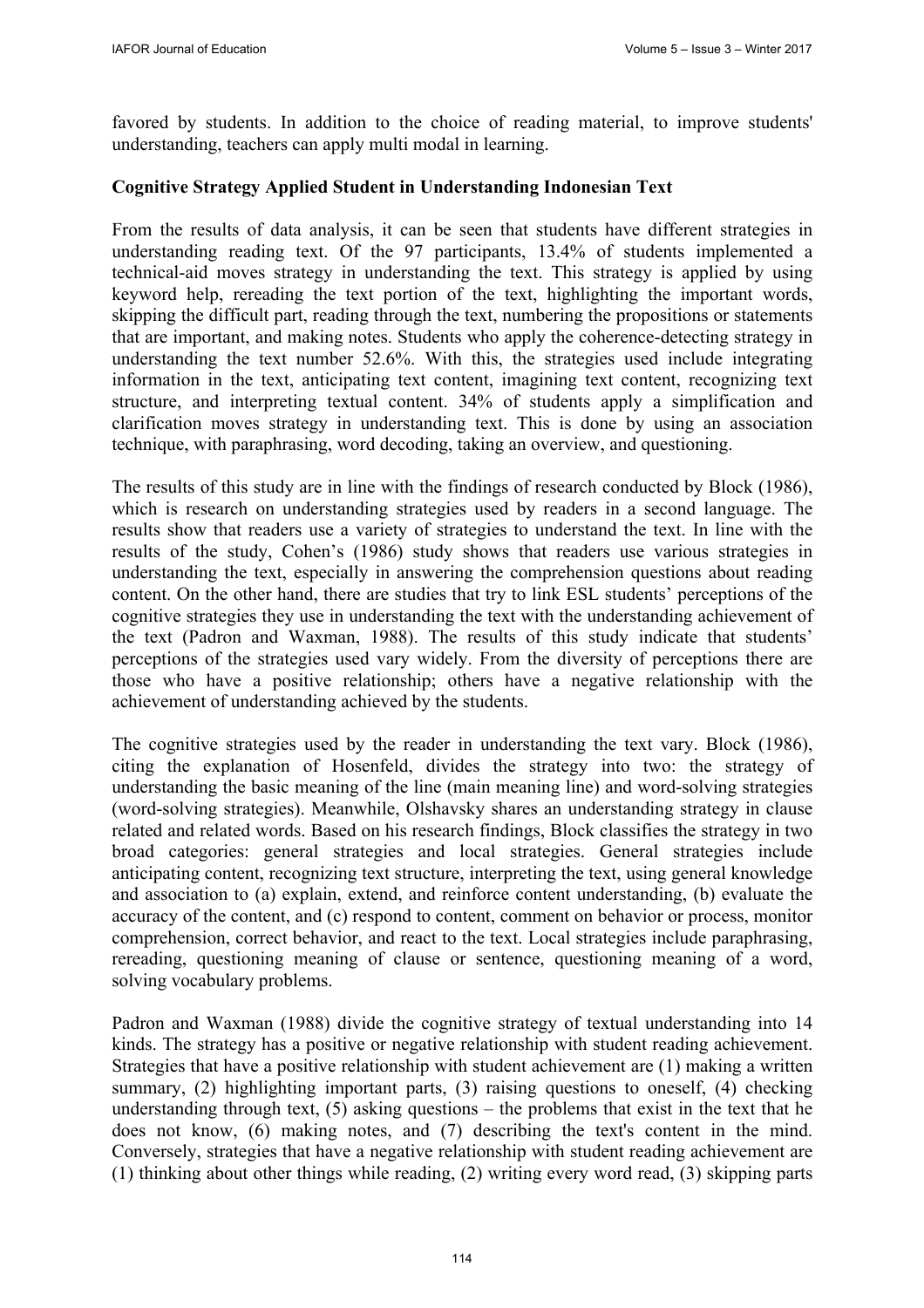of the text that are not understood, (4) reading text as soon as possible, (5) saying or pronouncing every word repeatedly, (6) looking for difficult words into the dictionary, and (7) repeating the main idea.

Based on the results of Padron and Waxman's research, from a number of cognitive strategies studied, it turns out that strategies that are often or mostly used by readers are strategy (a) asking for parts of text that are not understood, (b) checking understanding through text, (c) describing the content of the text in the mind, and (d) searching for difficult words in the dictionary. Less frequent or less used strategies are strategies (a) reading as quickly as possible, (b) reading while thinking of other things, (c) writing every word, and (d) skipping over unknown portions of words. In addition, the standard deviation for each strategy item is very high. This suggests that the responses given by the reader to each of these strategies also vary greatly.

From the results of regression analysis, Padron and Waxman (1988) find that the reader's perception of the strategy used has a contribution to the achievements in the understanding of the text. The two strategies of the seven strategies are thought to be negatively correlated, as evidenced by the results of the study. Strategies of thinking other things while reading and saying key ideas repeatedly make a negative contribution to the comprehension of the text. That is, if both strategies are increasingly used, then the results will be lower.

In addition to the strategies outlined above, there are still a number of other strategies proposed by Sarig cited by Cohen (1986, pp. 134–135). Sarig organizes cognitive strategies in reading comprehension into four types, namely; (1) technical-aid moves, (2) simplification and clarification moves strategies, (3) coherence-detecting moves, and (4) monitoring strategies (monitoring moves). Included in the strategy of using auxiliary techniques is any means or techniques that can be taken to assist the reader in understanding the text he reads. For example, marking the key elements, using dictionaries, skipping over difficult passages, using notes, numbering each proposition, and so on. A simplification and clarification moves strategy is a simplification and explanation strategy, with the intention of making it easier to understand the content of the text being read. These include solving word difficulties using synonyms, simplifying redundant syntax levels, creating paraphrases, and so on.

Including strategies for detecting coherence is a strategy of identifying text frameworks in general, identifying key information strategies, production strategies, development ideas, and so forth. The monitoring strategy is a strategy to monitor weaknesses and strengths in relation to textual understanding. Included in this latter strategy are strategies for identifying misconceptions about reading material, deliberate change of performance strategies, errorjustifying strategies, and so on. Sarig identifies this strategy based on his research results of 10 people reading English as a foreign language text.

Nevo, as cited by Cohen (1986), lists 16 kinds of strategies used by readers in understanding the text, especially in answering the questions of reading content in the form of multiple choice. The strategies are to use a background of knowledge, guessing, rereading the text, using chronological order, utilizing key sections in the text, stopping at the right choice, using the elimination process, choosing exceptions, using short-length options, localizing, using general words, utilizing key words, choosing answers to existing questions of words contained in questions, associating, viewing statements and matching with text, and other strategies.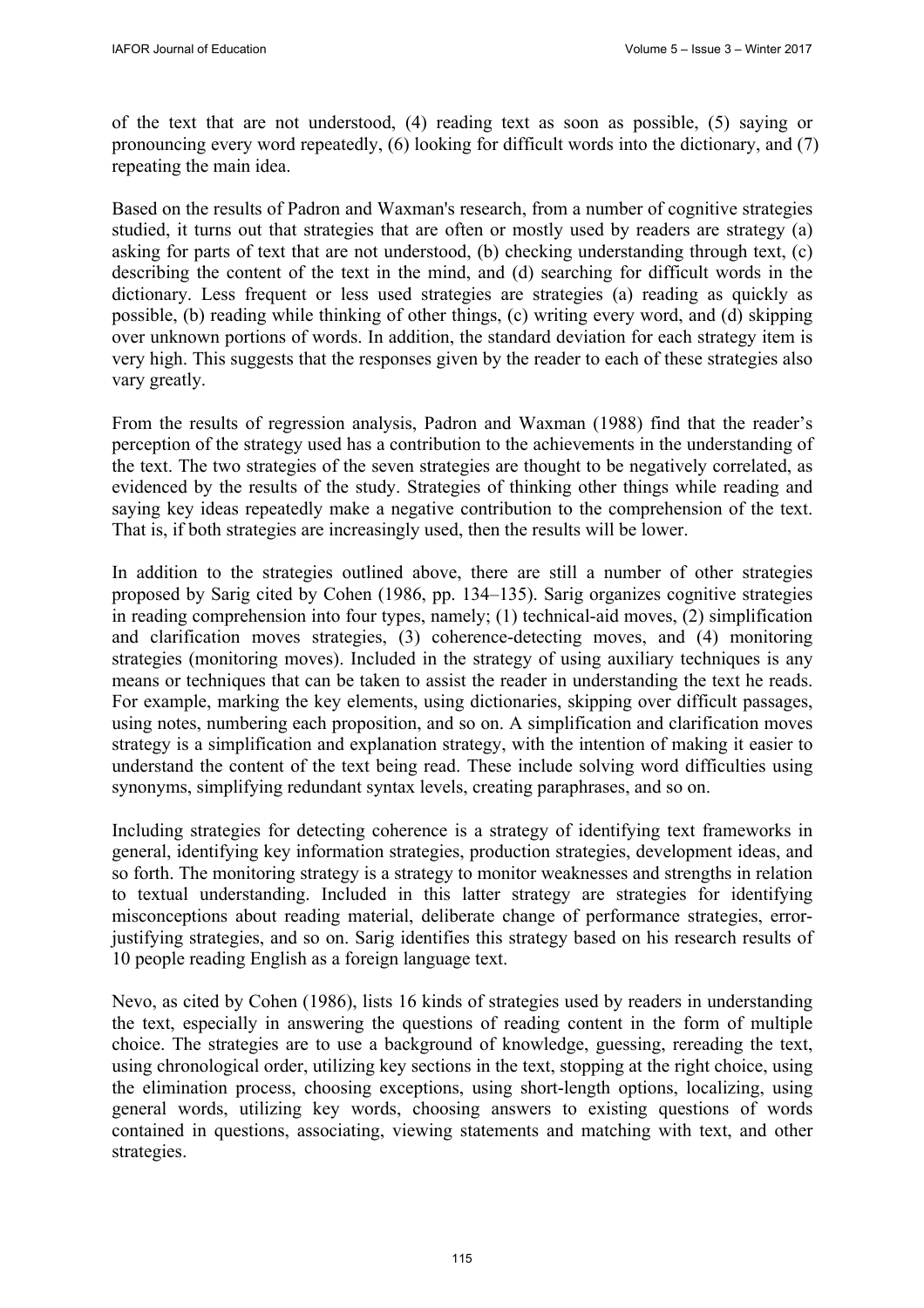## **Contribution of Cognitive Strategies to Indonesian Text Comprehension**

## **Hypothesis 1**

The first hypothesis of this study is: "There is a significant correlation between the use of technical-aid moves strategies in Indonesian text comprehension with student scores in textual comprehension". The results of research that can be used as a basis to reject or accept the hypothesis can be seen from the statistical analysis results in Table 2.

Table 2: First hypothesis.

| The correlation coefficient $(r_{xy})$ | $-0,660$              |
|----------------------------------------|-----------------------|
| Trust Confidence level                 | 0,05                  |
| Degree of freedom $(d.f.)$             | 97                    |
| Critical value $(r_k)$                 | 0.195                 |
| Conclusion                             | Negative relationship |

From the table, it can be seen that between the use of technical-aid moves strategies in understanding the text (variable y) correlation coefficient of -0.660 was obtained. In degrees of freedom or sample number 97 with a level of 5% confidence obtained critic value (rk) of 0.195. So it can be concluded that the null hypothesis is rejected or the alternative hypothesis is accepted. This means that there is a negative contribution of the use of technical-aid moves strategies in comprehension of Indonesian text to the result of the text comprehension.

## **Hypothesis 2**

The second hypothesis of this study is: "There is a significant relationship between the use of coherence-detecting moves strategy in comprehension of Indonesian text with student scores in text comprehension". The results of research that can be used as a basis to reject and accept this hypothesis can be seen from the statistical analysis results in Table 3.

Table 3: Second hypothesis.

| The correlation coefficient $(r_{xy})$ | 0.094                 |
|----------------------------------------|-----------------------|
| Confidence level                       | 0.05                  |
| Degree of freedom $(d.f.)$             | Q <sub>7</sub>        |
| Critical value $(r_k)$                 | 0.195                 |
| Conclusion                             | Positive relationship |

From the table above, it can be concluded that the relationship between the use of coherencedetecting moves strategy in understanding the text (variable x) with the achievement of understanding Indonesian text (variable y) found correlation coefficient of 0.094. In degrees of freedom (d.f.) 97 and 5% confidence level the critical value (rk) of 0.195 was obtained. So it can be concluded that the hypothesis is accepted. This means that the use of coherencedetecting moves strategy in comprehension of Indonesian text has contribution to the achievement of comprehension of Indonesian text.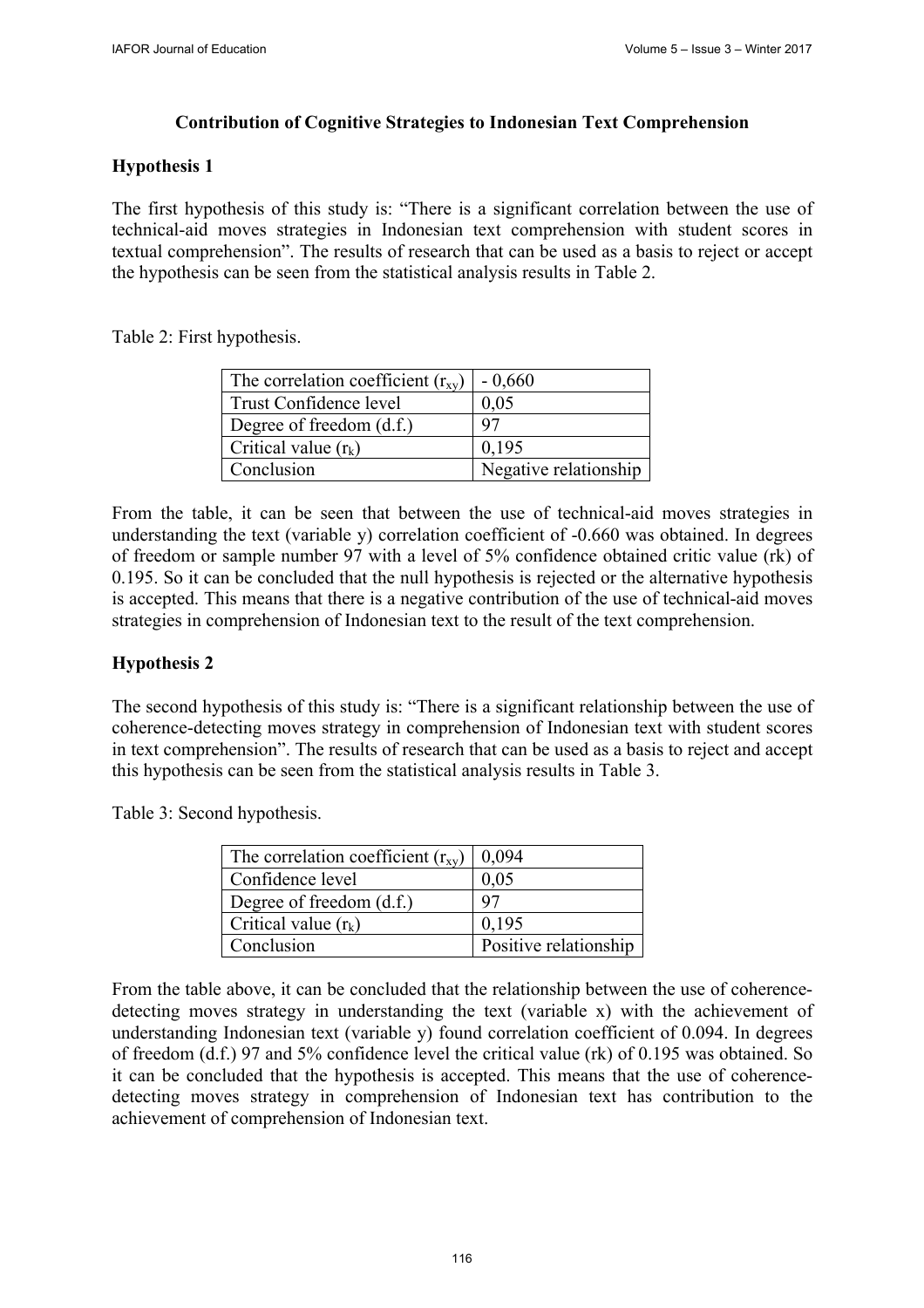## **Hypothesis 3**

The third hypothesis of this study is: "There is a significant relationship between the use of simplification and clarification moves strategies in comprehension of the Indonesian text with the score of students in comprehension of a text they read". The results of research that can be used as a basis to reject and accept this hypothesis can be seen from the statistical analysis results in Table 4.

Table 4: Third hypothesis.

| The correlation coefficient $(r_{xy})$ | $-0,620$              |
|----------------------------------------|-----------------------|
| Confidence level                       | 0,05                  |
| Degree of freedom $(d.f.)$             |                       |
| Critical value $(r_k)$                 | 0,195                 |
| Conclusion                             | Negative relationship |

From the table above, it can be seen that the relationship between the use of simplification and clarification moves strategy in understanding the text (variable x) with the achievement of understanding Indonesian text (variable y) was obtained by the correlation coefficient of - 0.620. In degrees of freedom (d.f.) 97 and 5% confidence level critical value (rk) was 0.195. So it can be concluded that the hypothesis is rejected. This means that between the use of simplification and clarification moves strategies in comprehension of the Indonesian text with the achievement of understanding Indonesian text has a negative relationship.

Based on the results of data analysis, it can be concluded that the use of technical-aid moves strategies and strategies of simplicity and clarification have a negative contribution to text comprehension scores. This is theoretically explained by Coiro and Dobler's (2007) statement, who contend that the text factor is an important factor to consider in reading comprehension because it determines the strategy that the reader must undertake in reaching comprehension. The reader in choosing a text comprehension strategy should consider the purpose of reading and the textual nature of the text they are reading. The choice of inappropriate strategies may impede the comprehension of the text (Cohen, 1986). From the explanation, it can be concluded that the selection of the technical-aid moves strategy and the simplification and clarification moves strategy is not appropriate to understand Indonesian text formatted in the form of cloze test. The choice of strategy does not match the purpose of reading and the characteristics of the text being read.

Technical strategies are very useful for those who are learning to read or for unskilled readers. In addition, these strategies are better suited to assist in understanding the text with a very high degree of difficulty. However, for advanced readers, those strategies will inhibit comprehension. If the difficulty level is not high, the use of these strategies will be less efficient. With such strategies, these readers spend much of their time focusing on comprehension of the information in the text.

The strategy of simplification and clarification moves uses general knowledge and association. This strategy can improve the reader's comprehension if the information conveyed in the text matches the general knowledge of the reader. However, if such general knowledge is inconsistent with the reading information, the use of such general knowledge may lead to the misinterpretation of the content of the reading. In reading, a reader needs to draw upon the same background knowledge as the information expressed in the text. The background of the reader's knowledge of the contents of the text is called schemata.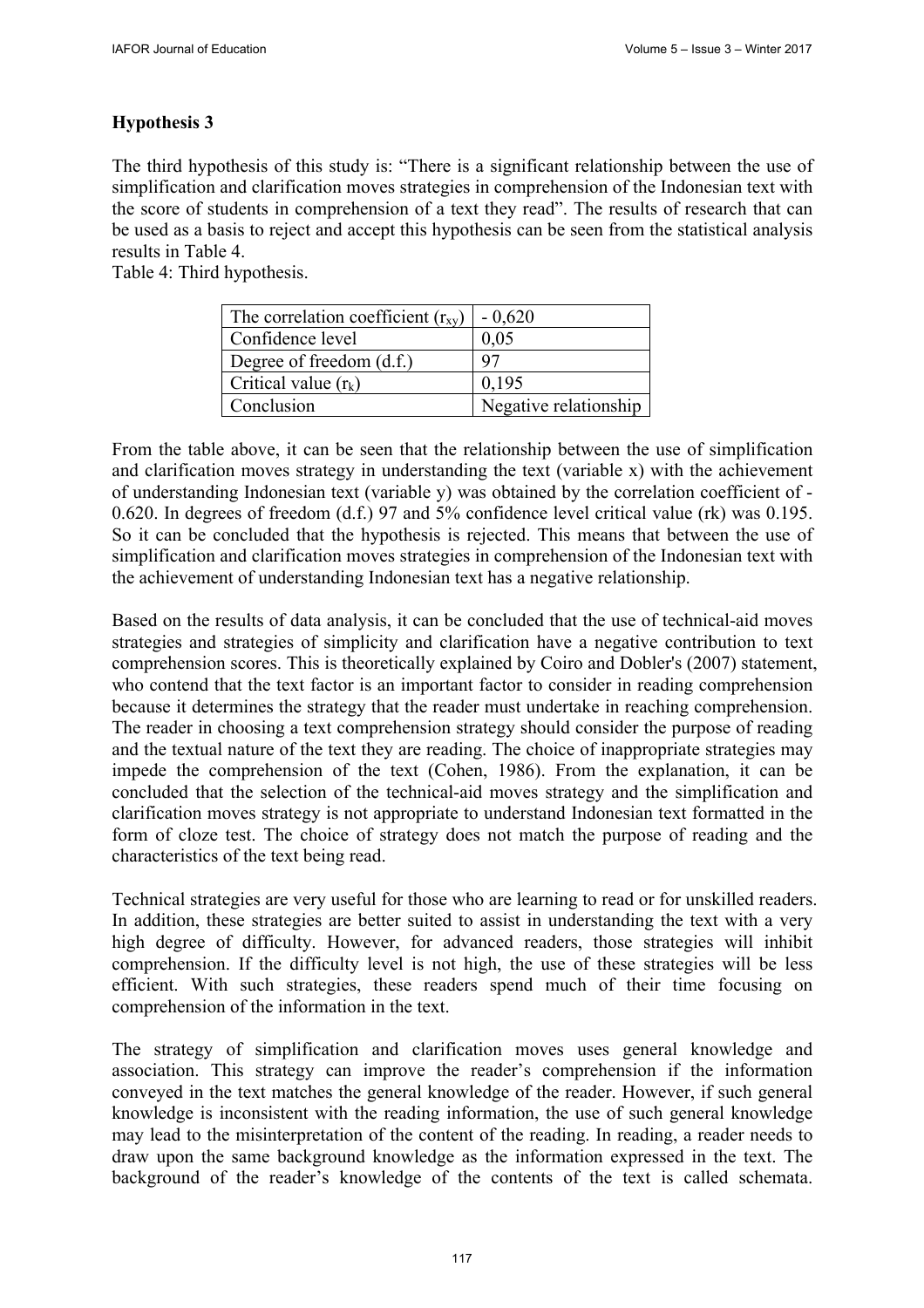Rumelhart (1977) explains that readers use schemata to find the meaning of the text they read. Schemata is a structure of knowledge that represents concepts in the mind of the reader and is used to understand the text they read. From here it can be concluded that to understand the text, readers require schemata about the text.

In light of the negative contribution of the findings of this study, we need to pay attention to the explanation of Paris et al. (cited by Coiro & Dobler, 2007), which states that in the context of reading comprehension, metacognition involves awareness and the use of selfevaluation and regulatory strategies. A good self-evaluation and regulatory strategy can improve text understanding, while poor evaluation and regulation lead to a low understanding of the text. From these statements, it can be concluded that the negative contribution of the use of comprehension strategies and comprehension results may be due to low awareness and self-regulation in applying appropriate text understanding strategies resulting in low comprehension results.

In understanding the text, the skilled reader will attempt to adopt and use other alternative strategies to understand the text they have read. This is done when the reader faces problems in finding and utilizing the information in the text. However, less skilled readers cannot naturally monitor the use of effective strategies and cannot choose other alternative strategies when faced with difficulty in reading comprehension (Paris et al., 1983). Based on these statements, it can be concluded that the negative contribution of understanding strategies to the results of understanding indicates that the strategy used by the reader is not an appropriate strategy choice for understanding the text as measured by using the cloze test.

The use of coherence-detecting moves strategies has a positive contribution to textual comprehension. The coherence-detecting moves strategy includes (1) integrating the information contained in the text, (2) anticipating the text content, (3) describing the text content in the mind, (4) recognizing the text structure, and (5) interpreting the text content. Such strategies in the comprehension of texts are necessary. In reading, the reader is required to be able to combine the information contained in the text, so as to obtain complete information from the text. In addition, to gain a comprehension of the text content, the reader should be able to anticipate the contents or parts of text that will be read. By anticipating these or parts of the text, the reader will gain clearer information about the content of the text they read.

#### **Conclusion**

The results of this study conclude that in comprehension of the Indonesian text, students use various cognitive strategies. The diversity of the use of such strategies is due to the self-factor and student experiences in reading, and the characteristics of the text being read. As readers who have a lot of experience, students are able to choose strategies that match the characteristics of the text she/he reads. However, students who are less skilled and less experienced in reading have difficulty in choosing strategies that match the variety of texts they read. This is what causes the diversity of achievements of varying comprehension results. Skilled students who are able to choose the right comprehension strategy get a high comprehension score, while those who are less skilled get a low comprehension score. Therefore, the results of statistical analysis show that the contribution of the use of textual comprehension strategy there is a positive correlation and some are negatively correlated to the scores achieved by students in understanding the text.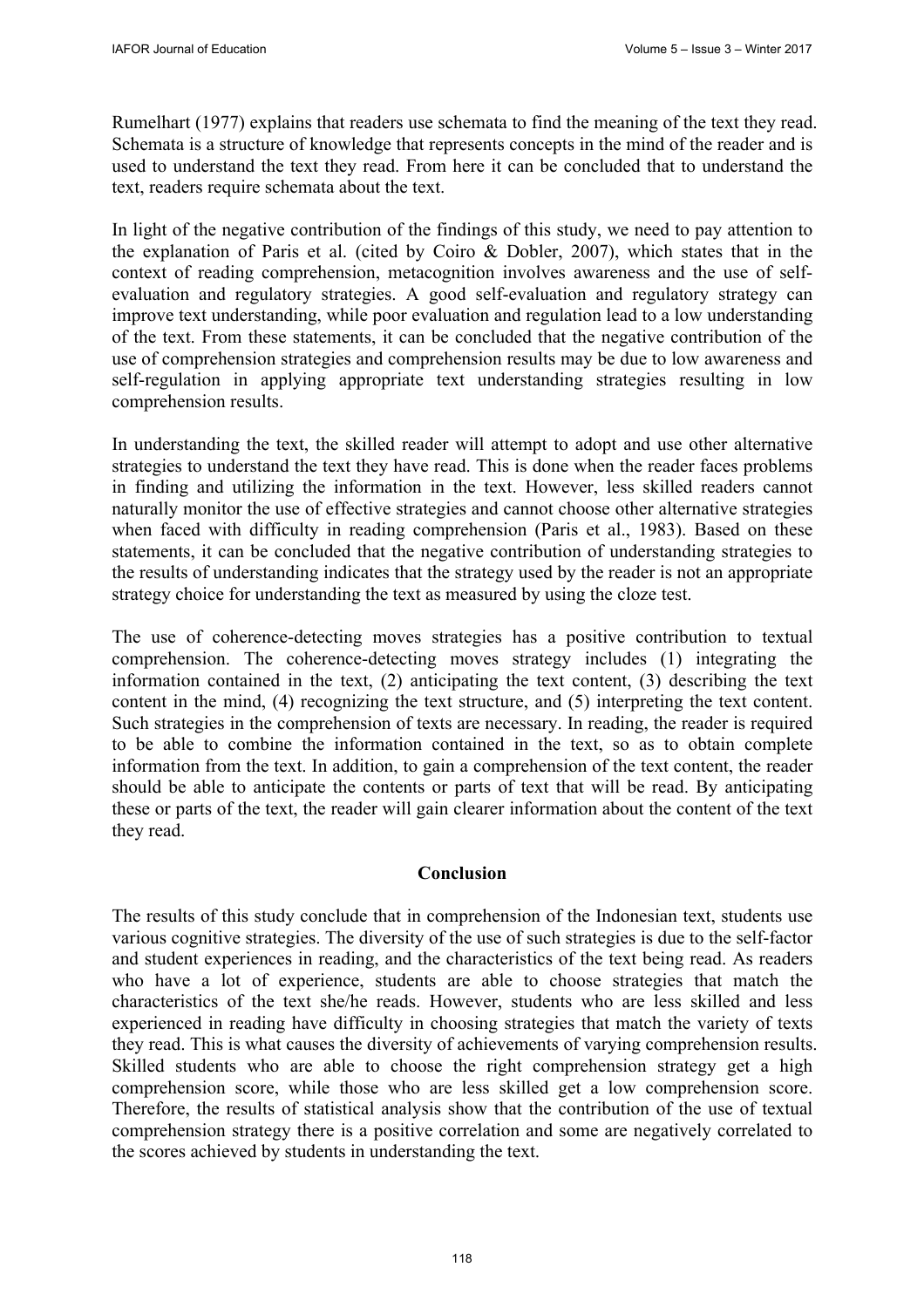The findings of this study have important benefits for language teaching, especially for reading comprehension learning. The findings of research in the form of variations of strategies used by students in comprehension of an Indonesian text can be used as a basis and reference for language teachers to trace these strategies in understanding the text. In addition, in teaching of reading comprehension skills, reading text factors that are used as reading material need to be selected that match the self and condition of the learner because these factors have a significant contribution in improving the comprehension of the reader.

The findings of this study also have important benefits for future researchers, namely as a source of reference in assessing similar topics. To reinforce the findings of this study, researchers can further study research on the same topic, but use different types of reading texts, such as narrative text or persuasion texts. In addition, to complement the range of strategies in language learning, the next researcher can research topics on metacognitive strategies or socio-affective strategies in textual comprehension. With the study of similar topics, theoretical-empirical findings about Indonesian language learning strategies, especially Indonesian language text comprehension strategies can be accumulated more fully.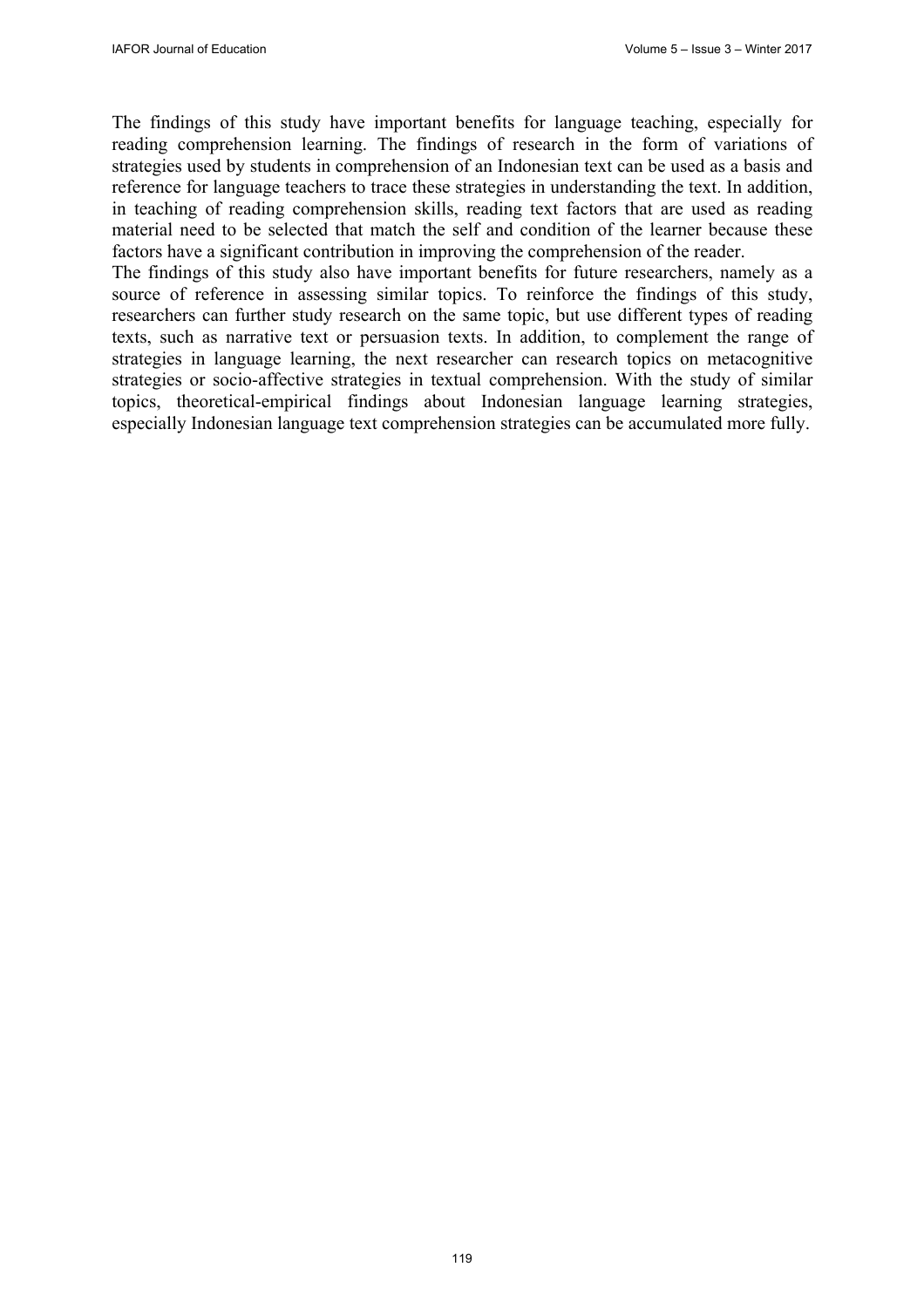#### **References:**

- Anderson, R. C., Hiebert, E. H., Scott, J. A., & Wilkinson, I. A. (1985). *Becoming a nation of readers: The report of the commission on reading.* Champaign-Urbana: U.S. Department of Education.
- Biancarosa, G., & Snow, C. E. (2004). *Reading next—A vision for action and research in middle and high school literacy: A report to Carnegie Corporation of New York* (2nd ed.). Washington, DC: Alliance for Excellent Education. Retrieved October 15, 2005, from www.all4ed.org/publications/ReadingNext/ReadingNext.pdf
- Block, E. (1986). The comprehension of second language readers. *Tesol Quarterly*, *20*(3). https://doi.org/10.2307/3586295
- Brown, D. H. (2007). *Principles of language learning and teaching*. Pearson: Longman.
- Chall, J.S. (1984). Readability and prose comprehension: Continuities and discontinuites. Flood, J. (Ed.). *Understanding reading comprehension*. Dalawer: International Reading **Association**
- Cohen, A. D. (1986). Mentalistic measures in reading strategy research: Some recent Findings. *English for Specific Purposes, 5*(2)*.* https://doi.org/10.1016/0889- 4906(86)90019-0
- Cohran, G. W. (1977). *Sampling techniques*. New York: St. Barbara-Jong Willey & Sons.
- Coiro, J. & Dobler, E. (2007). Exploring the online reading comprehension strategies used by sixth-grade skilled readers to search for and locate information on the Internet. *Reading Research Quarterly, 42*(2), pp. 214–257. https://doi.org/10.1598/RRQ.42.2.2
- Diwandono, M. S. (1986). *Kemampuan Berbahasa dan Penilaiannya dalam Pengajaran Bahasa*. Malang: FPBS IKIP Malang.
- Dreher, M. J. (2002). Children searching and using information text: A critical part of comprehension. In C. C. Block & M. Pressley (Eds.), *Comprehension instruction: Research-based best practices* (pp. 289–304). New York: Guilford. https://doi.org/10.1207/s15548430jlr3801\_2
- Duke, N.K., & Pearson, P.D. (2002). Effective practices for developing reading comprehension. In A. E. Farstrup & S. J. Samuels (Eds.), *What research has to say about reading instruction* (3rd ed., pp. 205–242). Newark, DE: International Reading Association. Retrieved April 15, 2017 from http://www.learner.org/workshops/teachreading35/pdf/Dev\_Reading\_Comprehension.p df
- Francois, J. (2016). The impact of teacher prompting and questioning on third grade students' comprehension. *Honors Program Theses*. 216. Retreved on April 12, 2017 from http://scholarworks.uni.edu/hpt/216
- Gagne, R. M. & Briggs, L. J. (1979): *Principles of Instructional Design*. New York: Holt, Rinehart, and Winston.
- Gagne, R. M. (1977). *The Condition of Learning.* New York: Holt, Rinehart, and Winston.
- Gambrell, L. B. (2011). Seven rules of engagement. *The Reading Teacher*, 172–178.
- Ginting, S. (1990). *Kajian tentang Metode Uji Keterbacaan sebagai Penentu Keefektifan Materi Bacaan*. Malang: Pascasarjana IKIP Malang. https://doi.org/10.1002/TRTR.01024